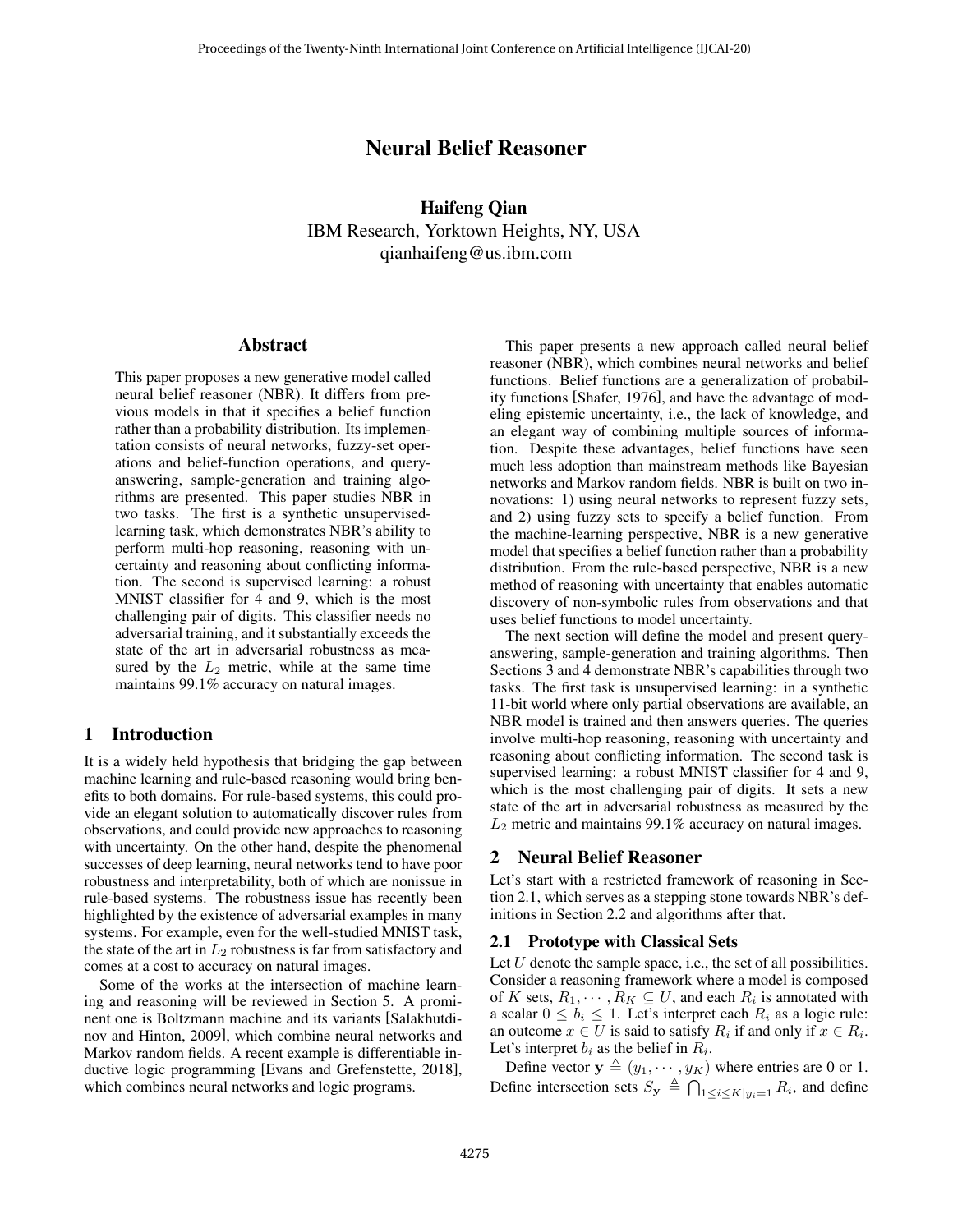$S_{(0, \cdots, 0)} \triangleq U$ . Intuitively each  $S_{\mathbf{y}}$  contains outcomes that satisfy a subset of the  $K$  rules as selected by  $y$ . Define scalar function  $p(\mathbf{y}) \triangleq \prod_{i=1}^{K} (b_i \cdot y_i + (1 - b_i) \cdot (1 - y_i)).$ 

Let  $2^U$  denote the power set of U. Define the following function from  $2^U$  to  $\mathbb{R}$ :  $m(\emptyset) \triangleq 0$ ; for  $A \neq \emptyset$ ,

$$
m(A) \triangleq \frac{\sum_{\mathbf{y}|S_{\mathbf{y}}=A} p(\mathbf{y})}{1 - \sum_{\mathbf{y}|S_{\mathbf{y}}=\emptyset} p(\mathbf{y})}
$$
(1)

It is straightforward to verify that  $\sum_{A \subseteq U} m(A) = 1$ . Therefore this function  $m(\cdot)$  satisfies the requirements to be a basic probability assignment [\[Shafer, 1976\]](#page-7-1). Hence this function  $m(\cdot)$  uniquely specifies a belief function over U [\[Shafer,](#page-7-1) [1976\]](#page-7-1): Bel  $(A) = \sum_{B \subseteq A} m(B)$ ,  $\forall A \subseteq U$ .

Intuitively this framework considers  $2<sup>K</sup>$  possible worlds: each world corresponds to each y, and in each world a subset of the  $K$  rules, as selected by  $y$ , exist. Each satisfiable world, i.e., where  $S_{y} \neq \emptyset$ , is assigned a mass that is proportional to  $p(\mathbf{y})$ , the product of  $b_i$ 's for rules that are present and  $(1 - b_i)$ 's for rules that are absent. Each unsatisfiable world, i.e., where  $S_{\mathbf{y}} = \emptyset$ , is assigned a mass of zero. The total mass is one, which is achieved through the denominator in [\(1\)](#page-1-1) that is essentially Dempster's rule of combination [\[Shafer, 1976\]](#page-7-1).

With a belief function defined, this framework is able to answer queries. Similar to conditional probabilities in traditional models, it answers with conditional belief functions. Given a condition  $C \subseteq U$  and a proposition  $Q \subseteq U$ , the conditional belief and conditional plausibility are

$$
Bel(Q | C) = \frac{Bel(Q \cup \overline{C}) - Bel(\overline{C})}{1 - Bel(\overline{C})}
$$
  

$$
= 1 - \frac{\sum_{\mathbf{y} | S_{\mathbf{y}} \cap C \cap \overline{Q} \neq \emptyset} p(\mathbf{y})}{\sum_{\mathbf{y} | S_{\mathbf{y}} \cap C \neq \emptyset} p(\mathbf{y})}
$$
(2)  

$$
Pl(Q | C) = 1 - Bel(\overline{Q} | C)
$$
  

$$
= \frac{\sum_{\mathbf{y} | S_{\mathbf{y}} \cap C \cap Q \neq \emptyset} p(\mathbf{y})}{\sum_{\mathbf{y} | S_{\mathbf{y}} \cap C \neq \emptyset} p(\mathbf{y})}
$$

Intuitively,  $Bel(\cdot)$  quantifies the evidence that supports a proposition and  $1 - \text{Pl}(\cdot)$  quantifies evidence against it.

# <span id="page-1-0"></span>2.2 Model Definitions

I now define the full form of NBR by generalizing the previous section in a number of ways:  $R$ 's are replaced by fuzzy sets represented by neural networks; U becomes the latent space which is separated from observation space.

An NBR model has the following components and Figure [1](#page-1-2) illustrates the architecture.

- Function  $x = F(z)$  where vector x is the observation variables and vector z is the latent variables.
- Function  $\mathbf{r} = R(\mathbf{z})$  with output values in range [0, 1].
- Bernoulli variables  $Y = (Y_1, Y_2, \dots, Y_K)$ , where K is the dimension of r.

The  $F$  and  $R$  functions can be implemented by neural networks. The parameters of an NBR model are the parameters of functions F and R, and  $b_i = P_{Y_i}(1)$  for  $i = 1, 2, \dots, K$ .

<span id="page-1-2"></span><span id="page-1-1"></span>

Figure 1: Architecture of NBR.

Each  $R_i$  (z) is interpreted as the membership function of a fuzzy set over z space [\[Zadeh, 1965\]](#page-7-2). I consider the same  $2<sup>K</sup>$  possible worlds as in Section [2.1,](#page-0-0) but the intersection set  $S_{\mathbf{v}}$  for each world now becomes the intersection of fuzzy sets and has the following membership function:

$$
\mu_{\mathbf{y}}\left(\mathbf{z}\right) = \min_{i=1}^{K} \left(y_i \cdot R_i\left(\mathbf{z}\right) + 1 - y_i\right) \tag{3}
$$

<span id="page-1-5"></span>Consequently, the satisfiability of each world is no longer a binary property, but a degree in [0, 1]:  $\max_{\mathbf{z}} \mu_{\mathbf{y}}(\mathbf{z})$ . Therefore, the mass assigned to each world should be proportional to  $p(\mathbf{y}) \cdot \max_{\mathbf{z}} \mu_{\mathbf{y}}(\mathbf{z})$ . I still need to ensure that the total mass is one, and that leads to the following formula which replaces [\(1\)](#page-1-1) as the new basic probability assignment:

$$
m\left(S_{\mathbf{y}}'\right) \triangleq \frac{p\left(\mathbf{y}\right) \cdot \max_{\mathbf{z}} \mu_{\mathbf{y}}\left(\mathbf{z}\right)}{\sum_{\mathbf{y'}} \left(p\left(\mathbf{y'}\right) \cdot \max_{\mathbf{z}} \mu_{\mathbf{y'}}\left(\mathbf{z}\right)\right)}\tag{4}
$$

where  $S'_{y}$  is a fuzzy set with the membership function of  $\mu_\mathbf{y}(\mathbf{z})$  /  $\max_{\mathbf{z}'} \mu_\mathbf{y}(\mathbf{z}')$ :  $S'_\mathbf{y}$  is scaled  $S_\mathbf{y}$  such that at least one point in the z space is fully included. Considering that  $p(\cdot)$ is exactly the probability function of the Bernoulli vector  $Y$ , the above has a more concise form:

<span id="page-1-4"></span><span id="page-1-3"></span>
$$
m\left(S_{\mathbf{y}}'\right) \triangleq \frac{p\left(\mathbf{y}\right) \cdot \max_{\mathbf{z}} \mu_{\mathbf{y}}\left(\mathbf{z}\right)}{\mathrm{E}\left[\max_{\mathbf{z}} \mu_{\mathbf{Y}}\left(\mathbf{z}\right)\right]}
$$
(5)

With this new  $m(\cdot)$  function, a belief function is specified over the  $z$  space: for any fuzzy set  $A$ ,

$$
\text{Bel}\,(A) \triangleq \sum_{\mathbf{y}} m\left(S_{\mathbf{y}}'\right) \cdot \left(1 - \max_{\mathbf{z}} \mu_{S_{\mathbf{y}}' \cap \overline{A}}\left(\mathbf{z}\right)\right) \tag{6}
$$

where  $\mu_{S'_{\mathbf{y}} \cap \overline{A}} (\mathbf{z}) \triangleq \min (\mu_{\mathbf{y}} (\mathbf{z}) / \max_{\mathbf{z'}} \mu_{\mathbf{y}} (\mathbf{z'}), 1 - \mu_A (\mathbf{z}))$ and where  $\mu_A(z)$  is the membership function of A.

### <span id="page-1-6"></span>2.3 Query Answering

The general form of a query is a conditional belief function given a condition function  $C(\mathbf{z})$  which outputs a scalar in range  $[0, 1]$ . The condition may come as a function of x, and since x is a deterministic function of z,  $C(\mathbf{z})$  is the general form and is the membership function of a fuzzy set in z space.

To answer a query, I add  $C(\mathbf{z})$  as an extra entry to r, and add an extra entry of constant 1 to  $Y$ . Intuitively, the NBR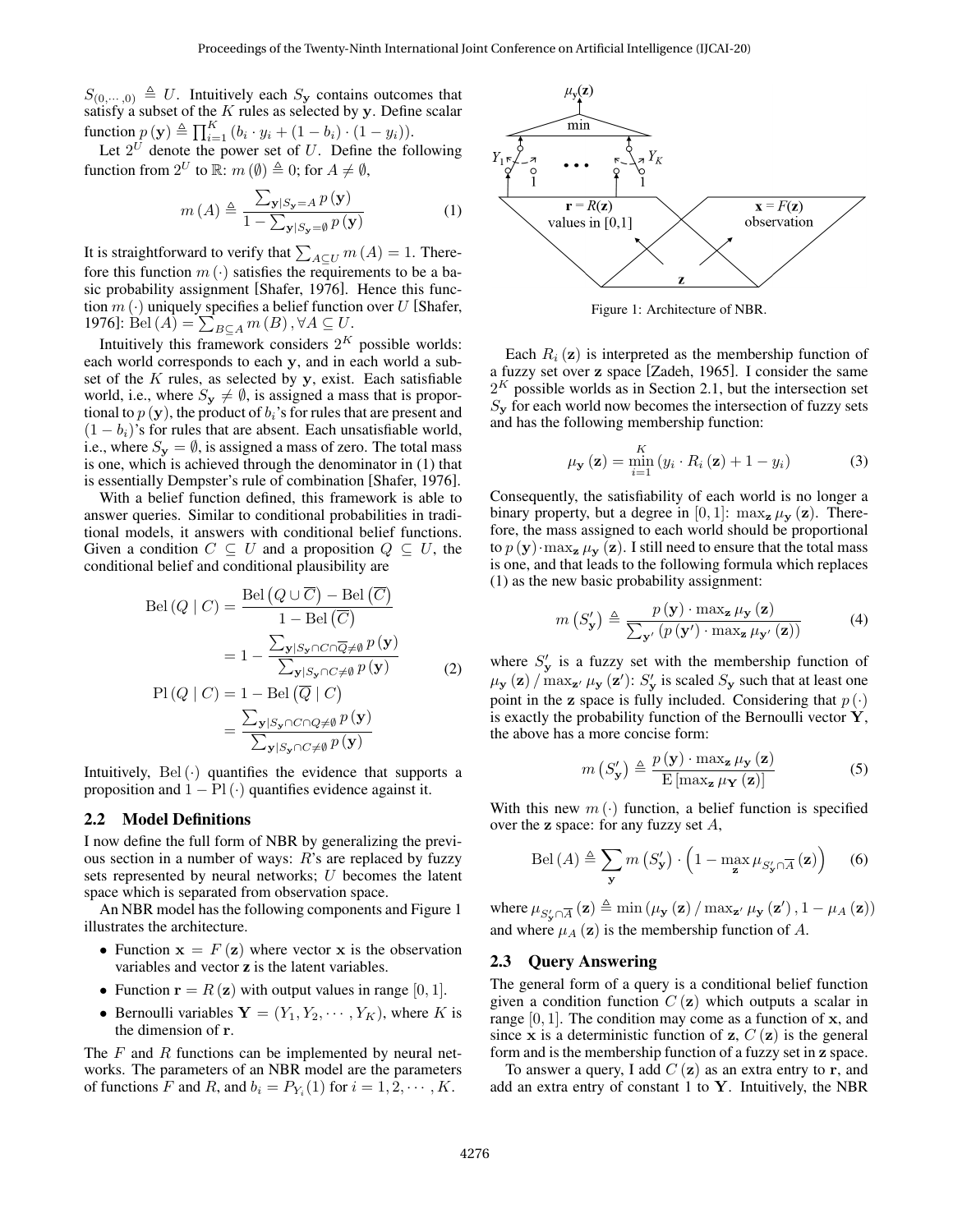has an additional rule that always exists. After such additions, formulas [\(5\)](#page-1-3)[\(6\)](#page-1-4) specify a conditional belief function.

Let us consider a special type of queries that are the most common in practice: given a Boolean function  $C(\mathbf{z})$  as condition, compute the conditional belief and plausibility of another Boolean function  $Q(z)$ . In other words, I look for the replacement of [\(2\)](#page-1-5). The following formulas can be derived from [\(5\)](#page-1-3)[\(6\)](#page-1-4) and the proof is omitted due to space limit.

$$
Bel(Q(\cdot) | C(\cdot)) = 1 - \frac{E\left[\max_{\mathbf{z}|C(\mathbf{z})=1, Q(\mathbf{z})=0} \mu_{\mathbf{Y}}(\mathbf{z})\right]}{E\left[\max_{\mathbf{z}|C(\mathbf{z})=1} \mu_{\mathbf{Y}}(\mathbf{z})\right]}
$$
(7)  

$$
Pl(Q(\cdot) | C(\cdot)) = \frac{E\left[\max_{\mathbf{z}|C(\mathbf{z})=1, Q(\mathbf{z})=1} \mu_{\mathbf{Y}}(\mathbf{z})\right]}{E\left[\max_{\mathbf{z}|C(\mathbf{z})=1} \mu_{\mathbf{Y}}(\mathbf{z})\right]}
$$
(8)

# 2.4 Sample Generation

A belief function allows sample generation only if it is also a probability function. When combining two belief functions where one of the two is a probability function, by Dempster's rule of combination [\[Shafer, 1976\]](#page-7-1), the resulting belief function is always a probability function. Therefore, to generate observation samples like traditional generative models, I combine the belief function of an NBR with a probability function over the x space. This probability function is referred to as the *prior-knowledge distribution*. Intuitively, the prior-knowledge distribution represents assumptions or knowledge that are not included in this NBR. For example, if one only knows the range of x, a uniform prior-knowledge distribution can be used; if one knows the mean and variance of x, a Gaussian distribution can be used. As will become evident later, I only require the ability to draw samples from it. The flexibility to combine an NBR with various priorknowledge distributions is analogous to applying the same knowledge in multiple environments.

For clarity of presentation, let us focus on the scenario where the x space is discrete. For a sample value  $\tilde{\mathbf{x}}$ , let  $P_0(\tilde{\mathbf{x}})$ denote its probability in the prior-knowledge distributions. Its probability after combining with an NBR is

$$
P(\mathbf{x} = \tilde{\mathbf{x}}) = \frac{P_0(\tilde{\mathbf{x}}) \cdot \text{Pl}(\mathbf{x} = \tilde{\mathbf{x}})}{\sum_{\mathbf{x'}} (P_0(\mathbf{x'}) \cdot \text{Pl}(\mathbf{x} = \mathbf{x'}))}
$$
(9)

where the plausibilities are given by  $(8)$  with C being always true. To generate samples according to [\(9\)](#page-2-2), I draw samples from the prior-knowledge distribution and randomly keep or discard a sample, such that the probability to keep sample  $\tilde{x}$ is proportional to Pl ( $\mathbf{x} = \tilde{\mathbf{x}}$ ). Note that the denominator in [\(8\)](#page-2-1) does not change with Q and hence is the same for all  $\tilde{\mathbf{x}}$ values; therefore I can simply use the numerator. In summary, the probability to keep a sample  $\tilde{x}$  is:

<span id="page-2-3"></span>
$$
P_{\text{keep}}\left(\tilde{\mathbf{x}}\right) = \mathrm{E}\left[\max_{\mathbf{z}\mid F\left(\mathbf{z}\right)=\tilde{\mathbf{x}}} \mu_{\mathbf{Y}}\left(\mathbf{z}\right)\right].\tag{10}
$$

When the x space is continuous, the generation procedure is the same: draw samples from a continuous priorknowledge distribution and randomly keep or discard a sample according to the keep probability of [\(10\)](#page-2-3).

# 2.5 Training

For unsupervised learning, an NBR is trained by maximizing the likelihood of observations in the sample generation process of the previous section. Therefore one needs to choose a prior-knowledge distribution for training. This choice defines what should be learned by the NBR: new knowledge that is present in the observations yet that is not already encoded in the prior-knowledge distribution. For example, samples generated by an existing NBR can be used as the priorknowledge distribution to train a new NBR, and then this new NBR would be trained to learn and only learn new knowledge that is not in that existing NBR. Note that, after an NBR is trained, the query-answering process of Section [2.3](#page-1-6) is independent of the prior-knowledge distribution used in training. In other words, an NBR's answers are based on only the knowledge contained in itself, and this enables modular and transferable knowledge representation.

<span id="page-2-7"></span><span id="page-2-1"></span>Given observations  $x_1, \dots, x_n$ , the likelihood loss is

<span id="page-2-6"></span>
$$
\mathcal{L} = -\frac{1}{n} \sum_{i=1}^{n} \log P(\mathbf{x} = \mathbf{x_i})
$$
  
=  $-\frac{1}{n} \sum_{i=1}^{n} \log \frac{P_0(\mathbf{x_i}) \cdot P_{\text{keep}}(\mathbf{x_i})}{\sum_{\mathbf{x'}} (P_0(\mathbf{x'}) \cdot P_{\text{keep}}(\mathbf{x'}))}$   
=  $-\frac{1}{n} \sum_{i=1}^{n} \log P_0(\mathbf{x_i}) - \frac{1}{n} \sum_{i=1}^{n} \log P_{\text{keep}}(\mathbf{x_i})$   
+  $\log \sum_{\mathbf{x'}} (P_0(\mathbf{x'}) \cdot P_{\text{keep}}(\mathbf{x'}))$  (11)

The first term is a constant and can be removed; the last term can be shortened by letting  $X$  denote a random vector that has the prior-knowledge distribution. The loss function becomes:

<span id="page-2-4"></span>
$$
\mathcal{L} = -\frac{1}{n} \sum_{i=1}^{n} \log P_{\text{keep}} \left( \mathbf{x_i} \right) + \log \mathrm{E} \left[ P_{\text{keep}} \left( \mathbf{X} \right) \right] \tag{12}
$$

<span id="page-2-2"></span>Each training iteration uses a batch of observations to approximate the first term and a batch of samples from the priorknowledge distribution to approximate the second term. One implementation issue is that the expectation is before log in the second term and small batch size causes bias in gradient estimation. In practice, I use the following loss instead:

<span id="page-2-5"></span>
$$
\mathcal{L} = -\frac{1}{n} \sum_{i=1}^{n} \log P_{\text{keep}} \left( \mathbf{x}_{i} \right) + \mathrm{E} \left[ P_{\text{keep}} \left( \mathbf{X} \right) \right] / \alpha \qquad (13)
$$

where  $\alpha$  is a constant that gets updated once every certain number of batches, and its value is an estimate of  $E[P_{keep}(\mathbf{X})]$  on a large number of samples. It is straightforward to verify that, with a large batch size, [\(12\)](#page-2-4) and [\(13\)](#page-2-5) result in asymptotically the same gradients with respect to model parameters. [\(13\)](#page-2-5) is linear with respect to the expectation in the second term and hence small batch size can be used without causing bias in gradient estimation.

#### <span id="page-2-0"></span>3 Unsupervised Learning: a Synthetic Task

This section gives a first demonstration of NBR on an unsupervised-learning task. Source code for training and in-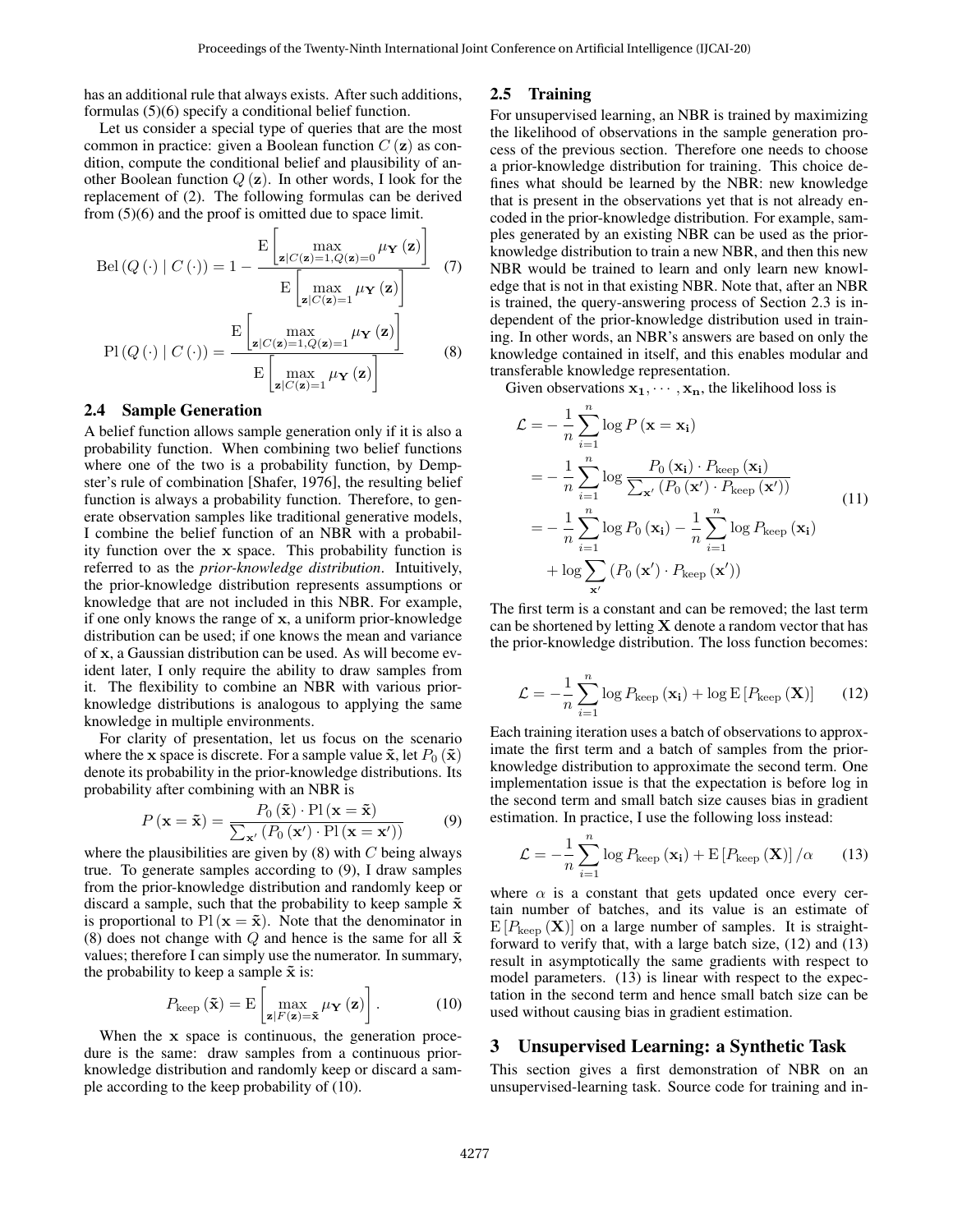<span id="page-3-1"></span>

|                                      | $\omega$ |      | belief plausibility |
|--------------------------------------|----------|------|---------------------|
| $x_0 = 1$                            | $x_{10}$ |      | 0.33                |
| $x_0=0$                              | $x_{10}$ | 0.67 |                     |
| $x_0 = 1, x_{1-4} = 0$               | $x_5$    | 0.89 |                     |
| $x_0 = 1, x_{1-4} = 0, x_{10} = 1$   | $x_{5}$  | 0.67 |                     |
| $x_0 = 1, x_{1-4} = 0, x_{6-10} = 1$ | $x_{5}$  | 0.67 | 0.75                |

Table 1: Answers to example queries by NBR.

ference is available at

<http://researcher.watson.ibm.com/group/10228>

Consider a world with 11 bits. Partial observations are available that observe either the first 10 bits or the last 10 bits. In observations of the first 10 bits, the first bit is the majority function of the middle 9 bits for 90% of the cases, and the inverse for 10% of the cases. In observations of the last 10 bits, the last bit is the majority function of the middle 9 bits for 20% of the cases, and the inverse for 80%.

An NBR is trained on these observations:  $K$  is 2;  $F(\cdot)$ is identity function;  $R(\cdot)$  is two three-layer ReLU networks, where each network is followed by a sigmoid unit, and where one network takes the first 10 bits as input and the other takes the last 10 bits. The loss [\(13\)](#page-2-5) is used, and the prior-knowledge distribution is uniform over the  $2^{11}$  possibilities. For a partial observation  $x_i$ , let  $x_{i,0}$  and  $x_{i,1}$  be the two possible full observations. Substituting  $P(\mathbf{x} = \mathbf{x_i}) = P(\mathbf{x} = \mathbf{x_{i,0}}) +$  $P(\mathbf{x} = \mathbf{x_{i,1}})$  into [\(11\)](#page-2-6) and following the same derivation to [\(13\)](#page-2-5), it is straightforward to see that I simply need to compute  $P_{\text{keep}}(\mathbf{x_i})$  in [\(13\)](#page-2-5) as  $P_{\text{keep}}(\mathbf{x_{i,0}}) + P_{\text{keep}}(\mathbf{x_{i,1}})$ .

Table [1](#page-3-1) lists NBR's answers to five queries. The belief values are computed by [\(7\)](#page-2-7) and the plausibility values are by [\(8\)](#page-2-1). In the first query, the condition is the first bit being 1 and the query is on the last bit. NBR answers with belief zero and plausibility 0.33, which means that it has some evidence to support  $x_{10}$  being 0 but no evidence to support  $x_{10}$ being 1. This answer is intuitive: with  $x_0 = 1$ , it is likely that the majority of the middle 9 bits is 1, and consequently it is likely that  $x_{10}$  is 0. Recall that during training the NBR has never seen an observation that simultaneously shows  $x_0$ and  $x_{10}$ , and it answers the query by performing multi-hop reasoning with uncertainty. The second query is the opposite: with  $x_0 = 0$ , NBR has some evidence to support  $x_{10}$  being 1 but no evidence to support  $x_{10}$  being 0. There is an interesting comparison between the third and fourth queries: NBR's belief decreases when  $x_{10} = 1$  is added to the condition. The reason is that  $x_0 = 1$  and  $x_{10} = 1$  are two conflicting pieces of information, and as a result the denominator in [\(7\)](#page-2-7) is reduced to less than 1 for the fourth query, which in turn causes the belief value to decrease. This is consistent with human intuition when facing conflicting information. The fifth query is a similar case of conflicting information where all bits but  $x_5$  are fixed. NBR's answer means that it has evidence to support both possibilities for  $x_5$  and that the evidence for  $x_5$  being 1 is stronger than the evidence for 0. This is again consistent with human intuition based on observations of this world. It's worth noting that the gap between belief and plausibility narrows for the fifth query, which reflects more information about the world from the condition, however the gap still exists, which reflects epistemic uncertainty, – the fact that NBR does not have complete knowledge about the world. The gap only closes when an NBR has complete knowledge regarding a query, in which case the answer is a probability function.

To demonstrate the separation between latent space and observation space, a second NBR model is trained with nontrivial  $F(\cdot)$ . First an autoencoder is trained with a latent space of dimension 8. I then use the decoder part as  $F(\cdot)$  and fix it as non-trainable during NBR training. When I need to evalu-ate the max operation in [\(10\)](#page-2-3), I feed  $\tilde{x}$  into the encoder part to compute z as a cheap surrogate operation. The resulting NBR gives the same answers as in Table [1.](#page-3-1)

#### <span id="page-3-0"></span>4 Supervised Learning: a Robust Classifier

This section demonstrates NBR for supervised learning, and specifically discusses a robust MNIST classifier for 4 and 9.

### 4.1 Using NBR for Classification

It is possible to convert a classification task to unsupervised learning by treating labels as part of the observation. However, that is not the most efficient way to use NBR for classification, and this section presents a better approach. Most discussions are applicable to classification in general.

Given an MNIST image, consider a world with 10 possibilities, – one of the ten labels is true. Recall from Section [2.2](#page-1-0) that the role of each entry in r is to specify a fuzzy set. In a world with 10 possibilities, a fuzzy set is defined by 10 grades of membership, i.e., 10 numbers between 0 and 1. Therefore, each entry in r can be implemented by an arbitrary MNIST classifier, and I simply add 10 sigmoid units at the end to convert logits to values in [0, 1]. Function  $F(\cdot)$  is not used. Therefore, an NBR classifier is composed of  $K$  classifiers with sigmoids added and Bernoulli variables Y.

Now let's define its outputs. With [\(7\)](#page-2-7)[\(8\)](#page-2-1), the belief and plausibility of each label can be computed; let them be  $Bel<sub>i</sub>$ ,  $Pl_i$ ,  $0 \le j \le 9$ . The output vector in the implementation is:

<span id="page-3-2"></span>
$$
\mathbf{o} = (\log \mathrm{Pl}_0, \cdots, \log \mathrm{Pl}_9) \tag{14}
$$

and its argmax is NBR's output label. The values in [\(14\)](#page-3-2) are the negative of weights of evidence against each label [\[Shafer, 1976\]](#page-7-1). There are other choices: for example,  $\log Pl_i - \log (1 - Bel_i)$  is another reasonable choice which combines weights of evidence for and against label j.

#### <span id="page-3-3"></span>4.2 Distinct Bodies of Evidence

The intuition behind robust classification is to divide a classification task into simpler tasks, each of which is so simple that it can be solved robustly by a single  $R_i(\cdot)$ , and then NBR combines the K sources to solve the overall task. Dempster's rule requires that sources represent entirely distinct bodies of evidence [\[Shafer, 1976\]](#page-7-1). I achieve this by using different frames of discernment and dividing the training data.

To explain by example, consider a rule with this frame of discernment:  $\{0\}$   $\{5,6\}$   $\{7\}$ . It is built as a classifier with 3 classes and specifies a fuzzy set with these grades of membership:  $v_1, 1, 1, 1, 1, v_2, v_2, v_3, 1, 1$ . Note that the grades for  $\{1,2,3,4,8,9\}$  are always 1; intuitively this rule makes no judgment about labels outside its frame of discernment. Also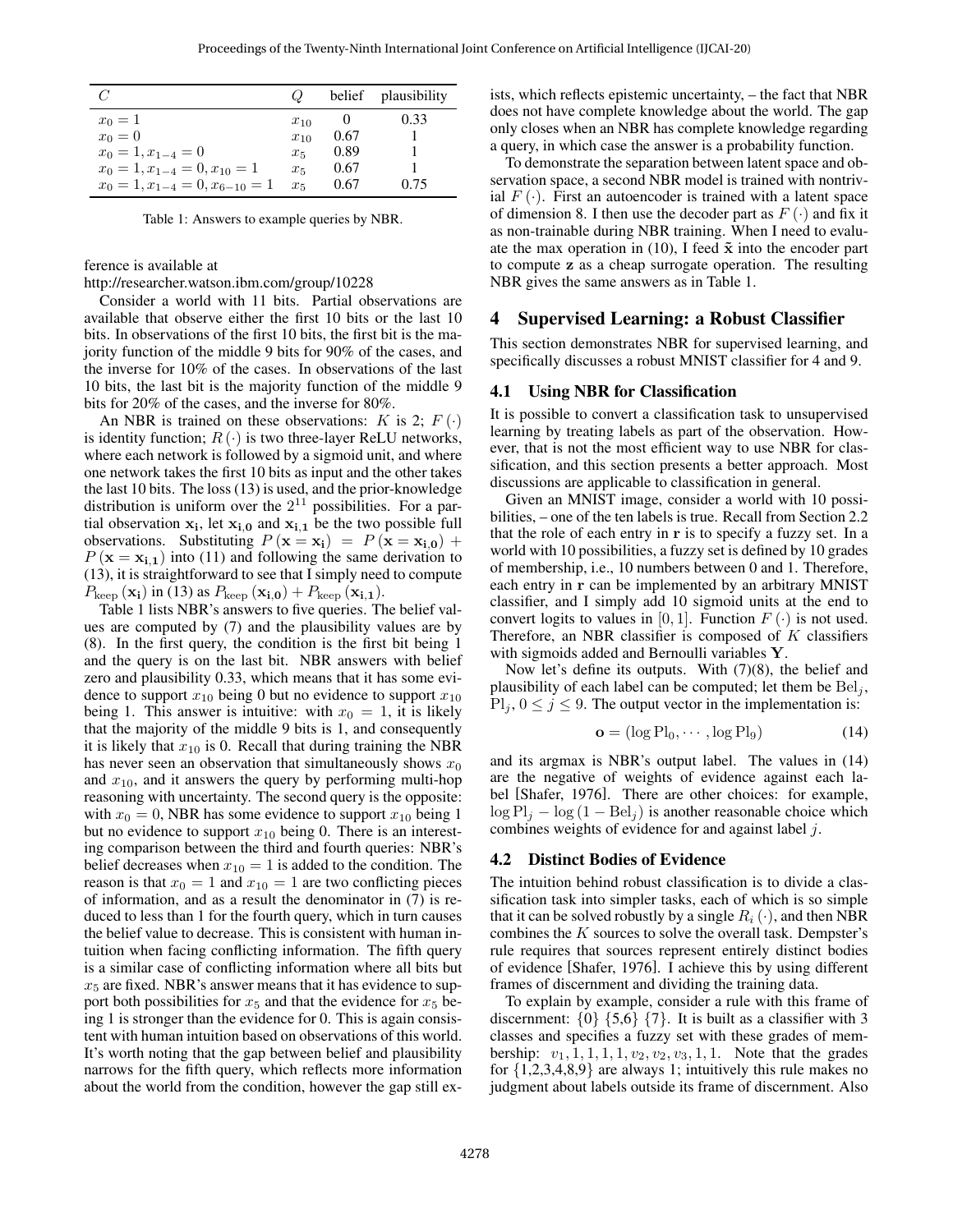note that the grades for 5 and 6 are always the same; intuitively this rule does not distinguish between them. With different frames of discernment, an NBR can gather enough knowledge for the overall task.

However, some minimal frame of discernment, for example  $\{4\}$   $\{9\}$ , is still too complex to solve robustly with a single neural network. I will focus on this pair and will build an NBR with 2632 rules to classify 4 and 9. The first 14 rules are neural networks that are trained on different subsets of the training data, while the rest are memorization rules.

Let  $T_4$  be the set of training images with label 4, and let  $T_9$  be that for 9. Let  $T_{4,i}$ ,  $1 \le i \le 8$  be mutually exclusive and collectively exhaustive subsets of  $T_4$ , and let  $T_{9,i}$ ,  $1 \leq$  $i \leq 8$  be such subsets of  $T_9$ . For  $1 \leq i \leq 7$ , the  $i^{\text{th}}$  rule is a binary classifier that is trained to distinguish  $T_{4,i}$  versus T<sub>9</sub>. For  $8 \le i \le 14$ , the *i*<sup>th</sup> rule is a binary classifier that is trained to distinguish  $T_{9,i-7}$  versus  $T_4$ .

All rules have the form of sigmoid  $(s_i \cdot G_i \text{ (image)})$ ,  $1 \leq$  $i \leq 2632$ , where  $s_i$  is a trainable scalar and  $G_i(\cdot)$  is a trainable function that outputs a scalar. For the first 14 rules,  $G_i(\cdot)$  is a  $L_2$ -nonexpansive neural network (L2NNN) [\[Qian and Wegman, 2019\]](#page-7-3). Each  $T_{4,1 \le i \le 7}$  is  ${\mathbf t} \in T_4 | G_i({\mathbf t}) \ge \gamma \text{ and } G_i({\mathbf t}) \ge G_j({\mathbf t}), \forall 1 \le j \le 7$ , where  $\gamma$  is a hyperparameter. Intuitively, each digit 4 is

assigned to the  $G_i(\cdot)$  that classifies it the most robustly, and it is assigned to  $T_{4,8}$  if none of the seven  $G_i(\cdot)$ 's reaches threshold  $\gamma$ . The  $T_{9,i}$  subsets are similarly defined. All subsets are periodically updated during the training process.

After the first 14 rules are trained,  $T_{4,8}$  contains 653 images and  $T_{9,8}$  contains 1965. These images are handled by memorization rules<sup>[1](#page-4-0)</sup>: 653 rules to distinguish each image in  $T_{4,8}$  versus  $T_9$ , and another 1965 rules for  $T_{9,8}$  against  $T_4$ . For these rules,  $G_i(\mathbf{x}) \triangleq d_i - ||\mathbf{x} - \mathbf{t_i}||_2, 15 \leq i \leq 2632$ , where  $t_i$  is the image to memorize and  $d_i$  is a trainable scalar; note that this function is nonexpansive with respect to  $L_2$ .

A final adjustment is needed to produce  $R_i(\cdot)$ . Let  $T'_i$ and  $T_i''$  be the two sets of training images that the  $i^{\text{th}}$  rule is trained to distinguish. For example,  $\overline{T'_i}$  may be one of the  $T_{4,i}$ 's while  $T''_i$  may be  $T_9$ . If the sigmoid outputs 0 for image t, the knowledge obtained is that t is dissimilar to those specific 4's in  $T_i'$ , not all digits 4; hence this rule should not put the plausibility of label 4 to zero. Therefore I have  $R_i$  (t)  $\triangleq$  sigmoid  $(s_i \cdot G_i(t))$  if  $G_i(t) \geq 0$ , and otherwise  $R_i\left(\mathbf{t}\right) \triangleq 0.5 - \frac{\left|T_i'\right|}{\left|T_A\right|}$  $\frac{|I_{i}|}{|T_{4}|} \cdot (0.5 - \text{sigmoid}(s_{i} \cdot G_{i}(\mathbf{t}))).$ 

# 4.3 Scaling Trick for Linear Complexity

Let us consider a single rule and let  $\mathbf{v} \triangleq (v_1, \dots, v_J)$  be the grades of membership that this rule computes for a particular image over its frame of discernment. Let  $v_{\text{max}}$  and  $v_{\text{min}}$  denote the max and min grades among them. Let  $b$ denote the corresponding  $b_i$  parameter. If I pretend that this is a single-rule NBR and apply [\(5\)](#page-1-3), I effectively replace **v** with  $\mathbf{v}' \triangleq (v_1/v_{\text{max}}, \dots, v_J/v_{\text{max}})$  and replace b with

 $b' \triangleq b \cdot v_{\text{max}} / (1 - b + b \cdot v_{\text{max}})$ . Note that the max grade in  $v'$  is always 1. These replacements do not modify the single-rule NBR at all: [\(6\)](#page-1-4) for any set  $A$  computes the same value before and after the replacements.

Let us push one step further and also scale the min grade to zero. Specifically, I replace v with  $v'' \triangleq$  $\left(\frac{v_1-v_{\min}}{v_{\max}-v_{\min}},\cdots,\frac{v_J-v_{\min}}{v_{\max}-v_{\min}}\right)$  and replace b with  $b'' \triangleq b \cdot$  $(v_{\text{max}} - v_{\text{min}}) / (1 - b + b \cdot v_{\text{max}})$ . These replacements subtly modify the single-rule NBR: [\(6\)](#page-1-4) is not affected for any classical set  $A$ , however there is no guarantee if  $A$  is a fuzzy set. It is arguable that such changes are acceptable.

The benefit of using  $v''$  and  $b''$  is that, if  $J = 2$ , i.e., if the frame of discernment is binary, this rule becomes a classical rule. If all rules in an NBR are classical, [\(7\)](#page-2-7)[\(8\)](#page-2-1) become the same as [\(2\)](#page-1-5) and can be evaluated by the original Dempster's rule. Since Dempster's rule is associative [\[Shafer,](#page-7-1) [1976\]](#page-7-1), the worst-case complexity is  $O(K \cdot 2^L)$  where K is the number of rules and  $L$  is the number of classes. Consequently NBR can use a large  $K$ . If  $L$  is large, a classification task can be done hierarchically. Note that using only binary frames of discernments is not a strong restriction: for example,  $\{1,4,7,9\}$   $\{2,3,5,8\}$  is a binary frame and is expressive.

#### 4.4 Loss Functions for Robustness

The training process has three steps. In the first step,  $G_i(\cdot)$ functions in the first 14 rules are learned. The first seven  $G_i(\cdot)$ 's are trained jointly with the following loss function:

<span id="page-4-1"></span>
$$
\mathcal{L}_{1-7} = -\sum_{i=1}^{7} \sum_{\mathbf{t} \in T_{4,i}} \log \left( \text{sigmoid} \left( s \cdot (G_i(\mathbf{t}) - \beta) \right) \right) \n- \sum_{\mathbf{t} \in T_9} \log \left( 1 - \text{sigmoid} \left( s \cdot \left( \max_{i=1}^{7} G_i(\mathbf{t}) + \beta \right) \right) \right)
$$
\n(15)

where s and  $\beta$  are hyperparameters. With the definition of  $T_{4,1 \leq i \leq 7}$  from Section [4.2,](#page-3-3) [\(15\)](#page-4-1) can be viewed as the crossentropy loss of the classifier of sigmoid  $(s \cdot \max_{i=1}^{7} G_i(\mathbf{t}))$ with a twist: I reduce  $G_i(\cdot)$ 's by  $\beta$  for digits 4 and increase them by  $\beta$  for digits 9. Intuitively, because  $G_i(\cdot)$ 's are L2NNNs, these adjustments realize the worst-case scenario of an adversarial attack of  $L_2$  distortion of  $\beta$ . This technique is computationally much cheaper than adversarial training, and I refer to it as *poor man's adversarial training*. Functions  $G_i(\cdot)$  for  $8 \leq i \leq 14$  are trained with a similar loss.

In the second step,  $s_i$ ,  $1 \le i \le 2632$  and  $d_i$ ,  $15 \le i \le 2632$ are learned. The loss function for the  $i<sup>th</sup>$  rule is:

<span id="page-4-2"></span>
$$
\mathcal{L}_{i} = -\sum_{\mathbf{t} \in T'_{i}} \log \left( \text{sigmoid} \left( s_{i} \cdot (G_{i} \left( \mathbf{t} \right) - \beta \right) \right) \right) \n- \sum_{\mathbf{t} \in T''_{i}} \log \left( 1 - \text{sigmoid} \left( s_{i} \cdot (G_{i} \left( \mathbf{t} \right) + \beta \right) \right)
$$
\n(16)

where again  $T_i'$  and  $T_i''$  are the two sets of training images that this rule distinguishes. [\(16\)](#page-4-2) is also the cross-entropy loss with poor man's adversarial training.

In the third step, parameters  $b_i$ ,  $1 \le i \le 2632$  are learned jointly. I again use poor man's adversarial training but, instead of a fixed  $\beta$ , I apply an image-dependent amount of

<span id="page-4-0"></span><sup>&</sup>lt;sup>1</sup>Effects of the memorization rules: if they are removed, the nominal accuracy of the NBR classifier drops from 99.1% to 98.0%, while its robust accuracy increases from 55.3% to 59.1%.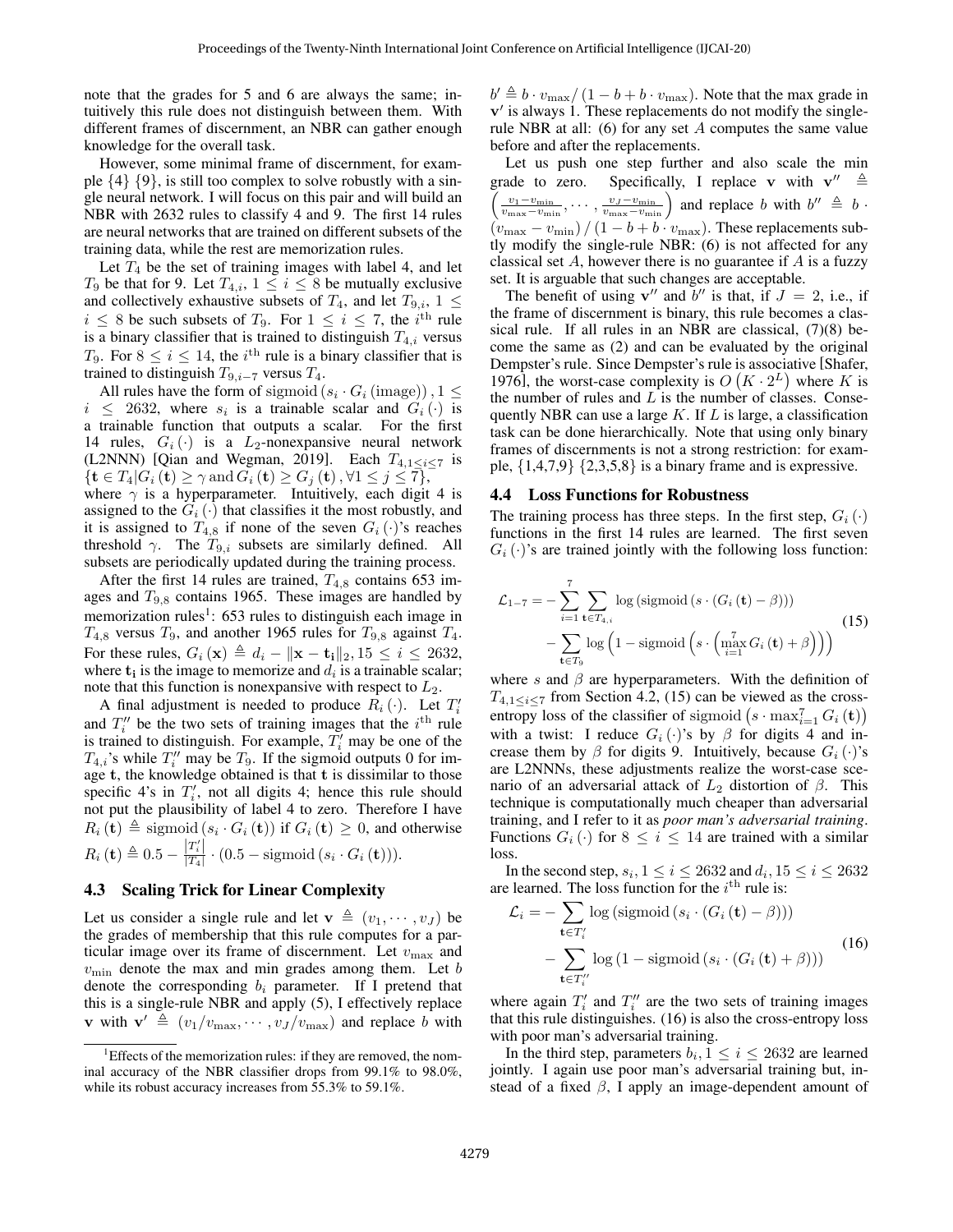<span id="page-5-1"></span>

|              | natural | PGD      | ВA       | СW    | SCW   | robust |
|--------------|---------|----------|----------|-------|-------|--------|
| Vanilla      | 99.7%   | 48.8%    | $0\%$    | $0\%$ | $0\%$ | $0\%$  |
| Madry et al. | 98.6%   | 97.8%    | 10.6%    | 47.8% | 17.6% | 1.3%   |
| Wong&Kolter  | 98.9%   | 97.7%    | 15.9%    | 60.4% | 28.3% | 12.0%  |
| L2NNN        | 99.1%   | $94.4\%$ | $42.7\%$ | 41.3% | 41.3% | 41.3%  |
| NBR          | 99.1%   | 92.5%    | 57.2%    | 55.5% | 55.3% | 55.3%  |
|              |         |          |          |       |       |        |

Table 2: Accuracies on natural and adversarial test images of 4 and 9 where the  $L_2$ -norm limit of distortion is 2. Accuracies in the last column are under the best of four attacks for each image.

adversarial adjustment on  $G_i(\cdot)$ 's. Let  $\beta_t$  denote the adjustment amount for training image t. Let  $o_{\text{ori}}(t)$  denote [\(14\)](#page-3-2) without adjustment and let  $o_{\text{adv}}(t)$  denote that with adjustments of  $\beta_t$ . The  $\beta_t$  value is chosen such that  $o_{\text{adv}}(t)$  barely classifies correctly, and it is periodically updated during the training process. The loss function of the third step is:

$$
\begin{aligned} \mathcal{L} = & \arg_{\mathbf{t}} \left( \text{softmax-cross-entropy} \left( \mathbf{o}_{\text{adv}} \left( \mathbf{t} \right), \text{label}_{\mathbf{t}} \right) \right) \\ & + \omega \cdot \text{avg}_{\mathbf{t}} \left( \text{softmax-cross-entropy} \left( \mathbf{o}_{\text{ori}} \left( \mathbf{t} \right), \text{label}_{\mathbf{t}} \right) \right) \end{aligned} \tag{17}
$$

where  $\omega$  is a hyperparameter. Intuitively, the imagedependent adversarial adjustments cause a uniform push to classify all images more robustly. It's worth noting that, applying [\(9\)](#page-2-2), it can be shown that the softmax cross entropy of o (t) is equal to the log likelihood of generating the label of t if assuming a uniform prior-knowledge distribution.

#### 4.5 Results

The pre-trained NBR MNIST 4-9 classifier is available at <http://researcher.watson.ibm.com/group/10228>

Table [2](#page-5-1) compares the NBR MNIST classifier against those in [\[Madry](#page-6-1) *et al.*, 2018; [Wong and Kolter, 2018;](#page-7-4) [Qian and](#page-7-3) [Wegman, 2019\]](#page-7-3), which are publicly available. I simply use their two logits for 4 and 9 to form binary classifiers. Among them, the L2NNN classifier from [\[Qian and Wegman, 2019\]](#page-7-3) is the state of the art in robustness as measured by  $L_2$  metric.

To choose a meaningful  $L_2 \varepsilon$ , I measure  $d(\mathbf{t})$ , which is the distance from t to the nearest training image with a different label, and the *oracle robustness* for **t** is  $L_2$  radius  $d(\mathbf{t})/2$ . Over the MNIST training set, the oracle robustness radius is above 3 for 51% of images, above 2.5 for 79%, and above 2 for 96%. Consequently  $\varepsilon = 2$  is the meaningful  $L_2$  threshold when quantifying robustness of MNIST classifiers.

Robustness is measured by running four attacks: projected gradient descent (PGD) [\[Madry](#page-6-1) *et al.*, 2018], boundary attack (BA) [\[Brendel](#page-6-2) *et al.*, 2018], Carlini & Wagner (CW) attack [\[Carlini and Wagner, 2017b\]](#page-6-3) and seeded CW (SCW). Foolbox [\[Rauber](#page-7-5) *et al.*, 2017] is used for PGD and BA; CW is original code from [\[Carlini and Wagner, 2017b\]](#page-6-3); SCW is a CW search with a starting point that is provided by a transfer attack, and is a straightforward variation of the CW code. Iteration limit is 100 for PGD, 50K for BA, and 10K for CW and SCW. A classifier is considered robust on an image if it remains correct under all four attacks. Table [2](#page-5-1) shows that the NBR classifier has the best robustness, and also the best natural accuracy among all but the non-robust vanilla model.

Table [3](#page-5-2) presents empirical comparisons between NBR and other ensemble methods, by replacing belief-function arithmetic with Markov random fields (MRF) and Gaussian naive

<span id="page-5-2"></span>

|                         | natural robust |       |
|-------------------------|----------------|-------|
| <b>NBR</b>              | 99.1%          | 55.3% |
| Markov random field #1  | 97.6%          | 52.0% |
| Markov random field #2  | 90.0%          | 47.8% |
| Gaussian naive Bayes #1 | 98.6%          | 53.9% |
| Gaussian naive Bayes #2 | 69.4%          | 33.7% |

Table 3: Accuracies of ablation-study models.

Bayes (GNB). The difference between MRF #1 and MRF #2 is that the former uses  $-\text{sigmoid}(s_i \cdot G_i(\cdot))$  as energy functions while the latter uses  $-\log$  (sigmoid  $(s_i \cdot G_i(\cdot))$ ); parameters  $s_i$  are re-trained together with MRF's weight parameters; the same poor man's adversarial training of [\(17\)](#page-5-3) is applied in training MRF models. The difference between GNB #1 and GNB #2 is that the former uses sigmoid  $(s_i \cdot G_i(\cdot))$ as features while the latter uses  $G_i(\cdot)$ .

# <span id="page-5-3"></span><span id="page-5-0"></span>5 Related Work

As a formalism for reasoning with uncertainty, belief functions [\[Shafer, 1976\]](#page-7-1) have two distinct advantages: explicit modeling of the lack of knowledge and an elegant mechanism of combining multiple sources of information. Reasoning frameworks based on belief functions have been proposed [\[Gordon and Shortliffe, 1985;](#page-6-4) [Baldwin, 1986;](#page-6-5) [Lowrance](#page-6-6) *et al.*[, 1986;](#page-6-6) [Laskey and Lehner, 1988;](#page-6-7) [D'Ambrosio, 1988;](#page-6-8) [Wan and Kifer, 2009\]](#page-7-6), and they have varying degrees of similarity to the restricted framework of Section [2.1.](#page-0-0) There are another set of works that combine belief functions and fuzzy sets [\[Zadeh, 1979;](#page-7-7) [Yen, 1990;](#page-7-8) [Denœux, 2000\]](#page-6-9), and the commonality between them and NBR is that my equation [\(6\)](#page-1-4), the mapping from a basic probability assignment to a belief function, coincides with that in [\[Zadeh, 1979\]](#page-7-7).

These early works share some common weaknesses: where do rules come from, and where do uncertainty quantifications on the rules come from. Relying on manual inputs is clearly not scalable. To be fair, mainstream methods based on Bayesian networks [\[Pearl, 1988\]](#page-7-9) or Markov random fields [\[Kindermann and Snell, 1980\]](#page-6-10) often have the same weaknesses. Some have addressed the second weakness: for example, Markov logic networks [\[Richardson and Domingos,](#page-7-10) [2006\]](#page-7-10) learn the weights on clauses. Attempts to address the first weakness, e.g., by inductive logic programming [\[Mug](#page-6-11)[gleton and De Raedt, 1994;](#page-6-11) [De Raedt and Kersting, 2008\]](#page-6-12), are often limited.

Progresses in addressing the first weakness via automatic discovery of rules have emerged from the machine learning field. In [\[Hinton, 2002;](#page-6-13) [Salakhutdinov and Hinton, 2009\]](#page-7-0), Markov random fields, which can be viewed as compositions of non-symbolic rules, are learned from data. In [França *et al.*[, 2014;](#page-6-14) [Evans and Grefenstette, 2018\]](#page-6-0), symbolic logic programs are learned from examples. Another example is [\[Ser](#page-7-11)[afini and Garcez, 2016\]](#page-7-11) which defines a formalism of realvalued logic and thereby enables learning non-symbolic rules. The training algorithm of NBR represents a new approach on this front.

Adversarial robustness is a well-known difficult problem [\[Szegedy](#page-7-12) *et al.*, 2014; [Goodfellow](#page-6-15) *et al.*, 2015; [Carlini and](#page-6-3)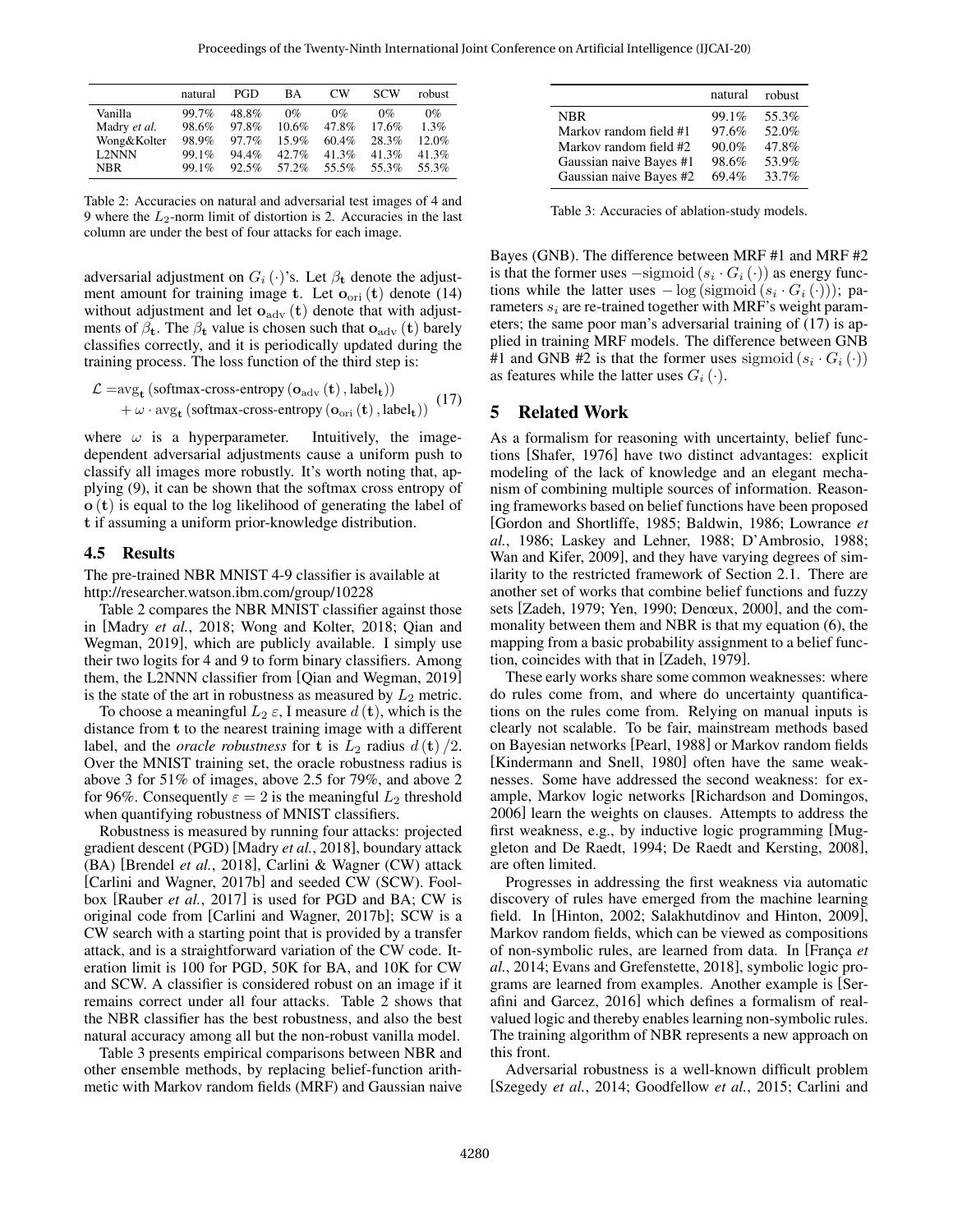[Wagner, 2017b\]](#page-6-3), and many remedies have been tried and failed [\[Carlini and Wagner, 2017a;](#page-6-16) [Athalye](#page-6-17) *et al.*, 2018]. For MNIST, if distortion is measured by the  $L_{\infty}$  distance, there are a number of approaches [\[Wong and Kolter, 2018;](#page-7-4) [Raghunathan](#page-7-13) *et al.*, 2018; Schott *et al.*[, 2019\]](#page-7-14) and in particu-lar [\[Madry](#page-6-1) *et al.*, 2018] achieves good  $L_{\infty}$  robustness by adversarial training. For  $L_2$  robustness which is less understood and perhaps more difficult, before this work the state of the art is an L2NNN from [\[Qian and Wegman, 2019\]](#page-7-3) with adversarial training. It's worth noting that adversarial training alone does not work well for  $L_2$  robustness [\[Schott](#page-7-14) *et al.*, 2019; [Qian and Wegman, 2019;](#page-7-3) [Tsipras](#page-7-15) *et al.*, 2019]. My hypothesis is that reasoning is a missing piece in previous works, and the NBR classifier is a demonstration that it's possible to break a classification task into simpler and smaller tasks, each of which is robustly solvable by an L2NNN, and that NBR can reason about the resulting many sources of evidence to reach a robust conclusion.

# 6 Conclusions and Future Work

This paper presents neural belief reasoner, which is a new generative model and a new approach to combine learning and reasoning. Its properties are studied through two tasks: an unsupervised-learning task of reasoning with uncertainty, and a supervised-learning task of robust classification. In the latter task, the MNIST classifier for 4 and 9 sets a new state of the art in  $L_2$  robustness while maintaining over 99% nominal accuracy.

An important future direction is improving the scalability of unsupervised learning. For example, the first task uses an NBR with  $F(\cdot)$  being identity function, and the complexity of exact calculus in unsupervised learning is exponential with respect to the number of rules. To unlock its full potential, innovations would be needed for efficient inference and training algorithms, including but not limited to Monte Carlo methods, as well as efficient constraint-programming solvers. There are also open questions from the application perspective, e.g., how to take advantage of NBR's sample-generation capability and how to leverage NBR for interpretability.

# References

- <span id="page-6-17"></span>[Athalye *et al.*, 2018] Anish Athalye, Nicholas Carlini, and David Wagner. Obfuscated gradients give a false sense of security: Circumventing defenses to adversarial examples. In *International Conference on Machine Learning*, 2018.
- <span id="page-6-5"></span>[Baldwin, 1986] James F. Baldwin. Support logic programming. In *Fuzzy sets theory and applications*, pages 133– 170. Springer, 1986.
- <span id="page-6-2"></span>[Brendel *et al.*, 2018] Wieland Brendel, Jonas Rauber, and Matthias Bethge. Decision-based adversarial attacks: Reliable attacks against black-box machine learning models. In *International Conference on Learning Representations*, 2018.
- <span id="page-6-16"></span>[Carlini and Wagner, 2017a] Nicholas Carlini and David Wagner. Adversarial examples are not easily detected: Bypassing ten detection methods. In *Proceedings of the ACM*

*Workshop on Artificial Intelligence and Security*, pages 3– 14. ACM, 2017.

- <span id="page-6-3"></span>[Carlini and Wagner, 2017b] Nicholas Carlini and David Wagner. Towards evaluating the robustness of neural networks. In *Proceedings of the IEEE Symposium on Security and Privacy*, pages 39–57, 2017.
- <span id="page-6-8"></span>[D'Ambrosio, 1988] Bruce D'Ambrosio. A hybrid approach to reasoning under uncertainty. *International Journal of Approximate Reasoning*, 2(1):29–45, 1988.
- <span id="page-6-12"></span>[De Raedt and Kersting, 2008] Luc De Raedt and Kristian Kersting. Probabilistic inductive logic programming. In *Probabilistic Inductive Logic Programming: Theory and Applications*, pages 1–27. Springer, 2008.
- <span id="page-6-9"></span>[Denœux, 2000] Thierry Denœux. Modeling vague beliefs using fuzzy-valued belief structures. *Fuzzy Sets and Systems*, 116(2):167–199, 2000.
- <span id="page-6-0"></span>[Evans and Grefenstette, 2018] Richard Evans and Edward Grefenstette. Learning explanatory rules from noisy data. *Journal of Artificial Intelligence Research*, 61:1–64, 2018.
- <span id="page-6-14"></span>[França et al., 2014] Manoel VM França, Gerson Zaverucha, and Artur d'Avila Garcez. Fast relational learning using bottom clause propositionalization with artificial neural networks. *Machine Learning*, 94(1):81–104, 2014.
- <span id="page-6-15"></span>[Goodfellow *et al.*, 2015] Ian Goodfellow, Jonathon Shlens, and Christian Szegedy. Explaining and harnessing adversarial examples. In *International Conference on Learning Representations*, 2015.
- <span id="page-6-4"></span>[Gordon and Shortliffe, 1985] Jean Gordon and Edward H. Shortliffe. A method for managing evidential reasoning in a hierarchical hypothesis space. *Artificial Intelligence*, 26(3):323–357, 1985.
- <span id="page-6-13"></span>[Hinton, 2002] Geoffrey E. Hinton. Training products of experts by minimizing contrastive divergence. *Neural Computation*, 14(8):1771–1800, 2002.
- <span id="page-6-10"></span>[Kindermann and Snell, 1980] Ross Kindermann and J. Laurie Snell. *Markov Random Fields and Their Applications*. American Mathematical Society, 1980.
- <span id="page-6-7"></span>[Laskey and Lehner, 1988] Kathryn B. Laskey and Paul E. Lehner. Belief maintenance: An integrated approach to uncertainty management. In *AAAI Conference on Artificial Intelligence*, pages 210–214, 1988.
- <span id="page-6-6"></span>[Lowrance *et al.*, 1986] John D. Lowrance, Thomas D. Garvey, and Thomas M. Strat. A framework for evidentialreasoning systems. In *AAAI Conference on Artificial Intelligence*, pages 896–901, 1986.
- <span id="page-6-1"></span>[Madry *et al.*, 2018] Aleksander Madry, Aleksandar Makelov, Ludwig Schmidt, Dimitris Tsipras, and Adrian Vladu. Towards deep learning models resistant to adversarial attacks. In *International Conference on Learning Representations*, 2018.
- <span id="page-6-11"></span>[Muggleton and De Raedt, 1994] Stephen Muggleton and Luc De Raedt. Inductive logic programming: Theory and methods. *The Journal of Logic Programming*, 19:629– 679, 1994.